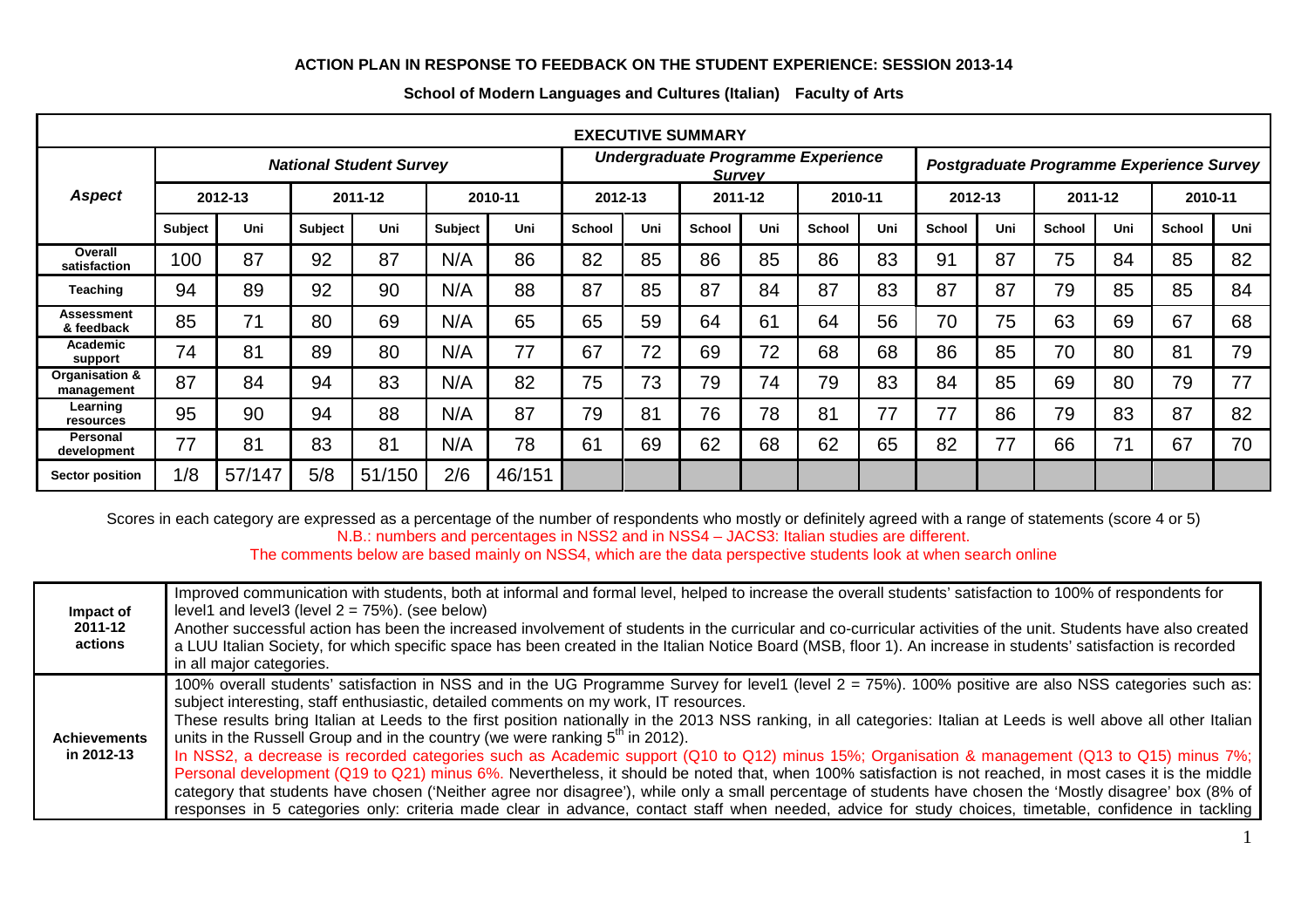|                                                                                  | unfamiliar problems. A worrying 15% of 'mostly disagree' is recorded for the category 'present myself with confidence' [q19]).<br>Extremely positive comments were received also from external examiners.<br>One quotation from one of the level 1 UG Programme Survey summarises the very positive atmosphere of the unit: 'With Italian, I feel as if I'm not only being<br>taught the language, but also I am being immersed in the culture of Italy and I find this very rewarding. The tutors are all extremely passionate about what<br>they teach and that allows myself to enjoy the subject more as a whole'. |
|----------------------------------------------------------------------------------|------------------------------------------------------------------------------------------------------------------------------------------------------------------------------------------------------------------------------------------------------------------------------------------------------------------------------------------------------------------------------------------------------------------------------------------------------------------------------------------------------------------------------------------------------------------------------------------------------------------------|
| <b>Main actions</b><br>for 2013-14                                               | It seems that communication of aims, objectives, and structure of the university course could still be better explained to students. We will check that essays<br>are returned in due course to students and that they understand how to contact members of staff. We will continue to explain clearly to students the<br>significance of the NSS and what its categories mean: this year data confirm that when 100% is not reached it is mainly because of the choice of the middle<br>category, 'Neither agree nor disagree', which seems neutral to respondents but actually counts as negative.                   |
| Summary of<br>student<br>involvement in<br>the production of<br>this Action Plan | NSS and UG Programme Survey results were widely distributed to students; they are also available in print-out in the Italian Notice Board, in the Italian<br>foyer. They were discussed as first item in the agenda in the Student-Staff Forum. Students proposed to get rid of the misleading category 'Neither agree nor<br>disagree' or $-$ since it is not possible $-$ to explain fully to level 3 students that it actually counts as negative.                                                                                                                                                                  |

## **ACTION PLAN IN RESPONSE TO FEEDBACK ON THE STUDENT EXPERIENCE: SESSION 2013-14**

| <b>Aspect</b>           | Progress with actions in response to 2011-12<br>feedback and indication of impact                                               | Issues raised in 2012-13 feedback                                                                                                                      | Planned response in 2013-14                                                                                                                                                                                                                                                                                                                                                                                                                                                                 |
|-------------------------|---------------------------------------------------------------------------------------------------------------------------------|--------------------------------------------------------------------------------------------------------------------------------------------------------|---------------------------------------------------------------------------------------------------------------------------------------------------------------------------------------------------------------------------------------------------------------------------------------------------------------------------------------------------------------------------------------------------------------------------------------------------------------------------------------------|
| Overall<br>satisfaction | NSS 100% overall satisfaction = increase of $+8\%$<br>from 2011-12<br>(100% also in UG feedback from level1; 75% in<br>level2); | n/a<br>All students gave very good responses to this<br>category, even when minor issues were reported on<br>specific points (see below).              | Continue:<br>- keeping the communication channels open and<br>working well<br>- eliciting formal and informal feedback from<br>students and act accordingly<br>- involving students, student representatives, and<br>the Italian Society in the planning of curricular and<br>co-curricular activities, thus making students both<br>protagonist and responsible for their own<br>achievements<br>- monitoring especially level-2 students, who tend<br>to be the more difficult year group |
| Teaching                | NSS: $96\% = +5\%$ (91% in 2012 – NSS4)<br>Students of all levels praise the enthusiasm and<br>passion of tutors.               | One level-2 student complained on the low number<br>of language classes for ex-beginners (2, compared<br>to 4 in level 1). This issue has been already | Continue:<br>- working to keep high standard;<br>- explaining the rationale behind the teaching                                                                                                                                                                                                                                                                                                                                                                                             |